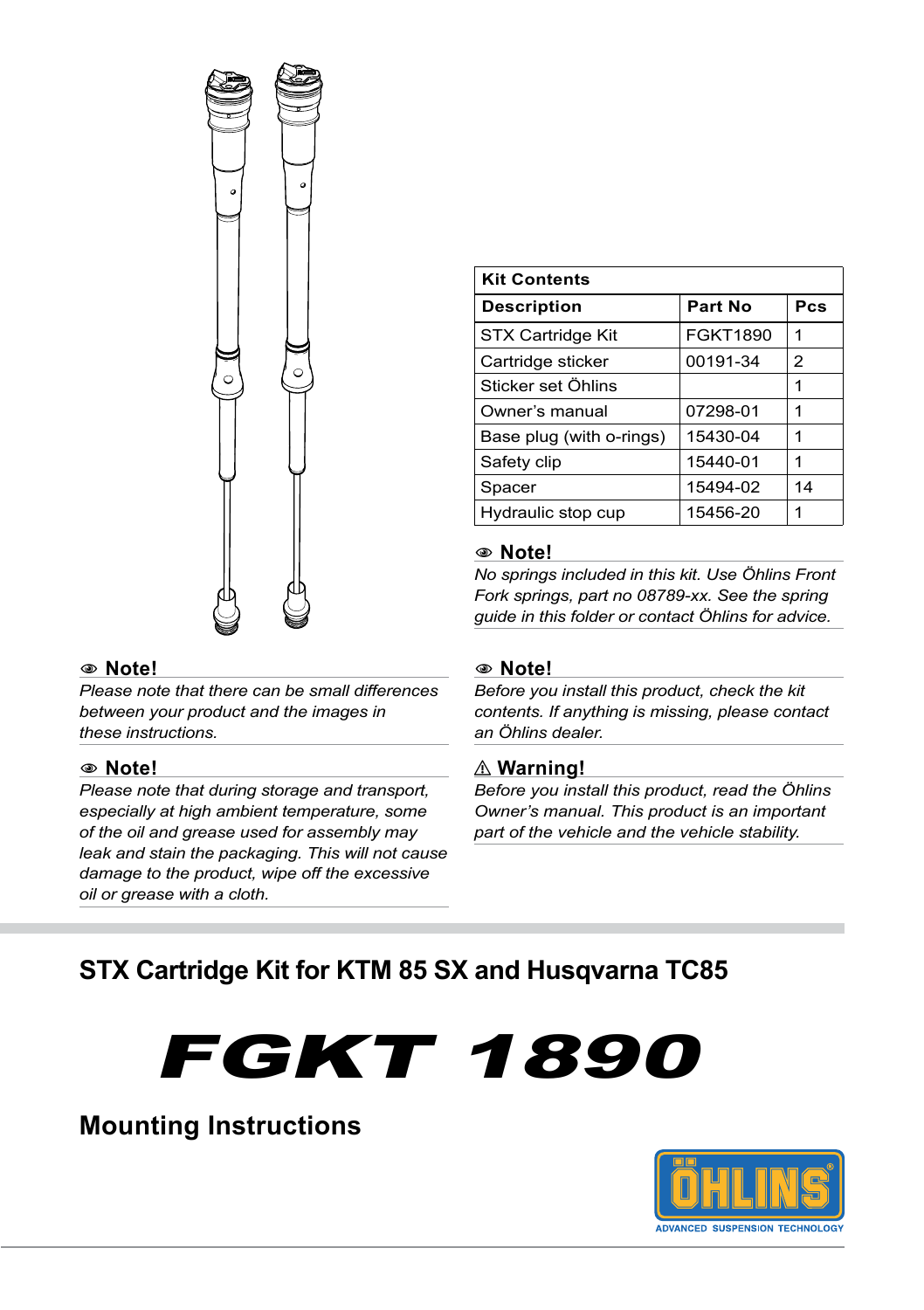### **Remove the original fork legs**

#### ⚠ **Warning!**

*We strongly recommend to let an Öhlins dealer install this product.*

#### ⚠ **Warning!**

*If you work with a lifted vehicle, make sure that it is safely supported to prevent it from tipping over.*

#### 1 **Note!**

*When you work with this product, see the vehicle service manual for vehicle specific procedures and important data.*

#### 1 **Note!**

*Before you install this product clean the vehicle.*

#### **1**

Place the motorcycle on a work stand so that the front wheel barely touches the ground.

#### **2**

Remove the front wheel, plastic fork leg protectors and the brake caliper.

#### **3**

Measure the distance from the top of the fork leg to the top of the upper triple clamp, see figure.

| Note measure         |  |
|----------------------|--|
| Fork height position |  |

#### **4**

Loosen the upper triple clamp screws.

#### **5**

Loosen the top cap ½ turn. Use a 45 mm hexagonal fork cap tool.

#### **6**

Loosen the lower triple clamp screws.

#### **7**

Remove the fork legs from the vehicle.

#### **8**

Clean the fork legs, make sure to clean underneath the fork bottom.

#### **9**

Refer to the vehicle service manual to remove the original front fork and spring from the fork leg. Turn the fork legs upside down and pour out all oil.





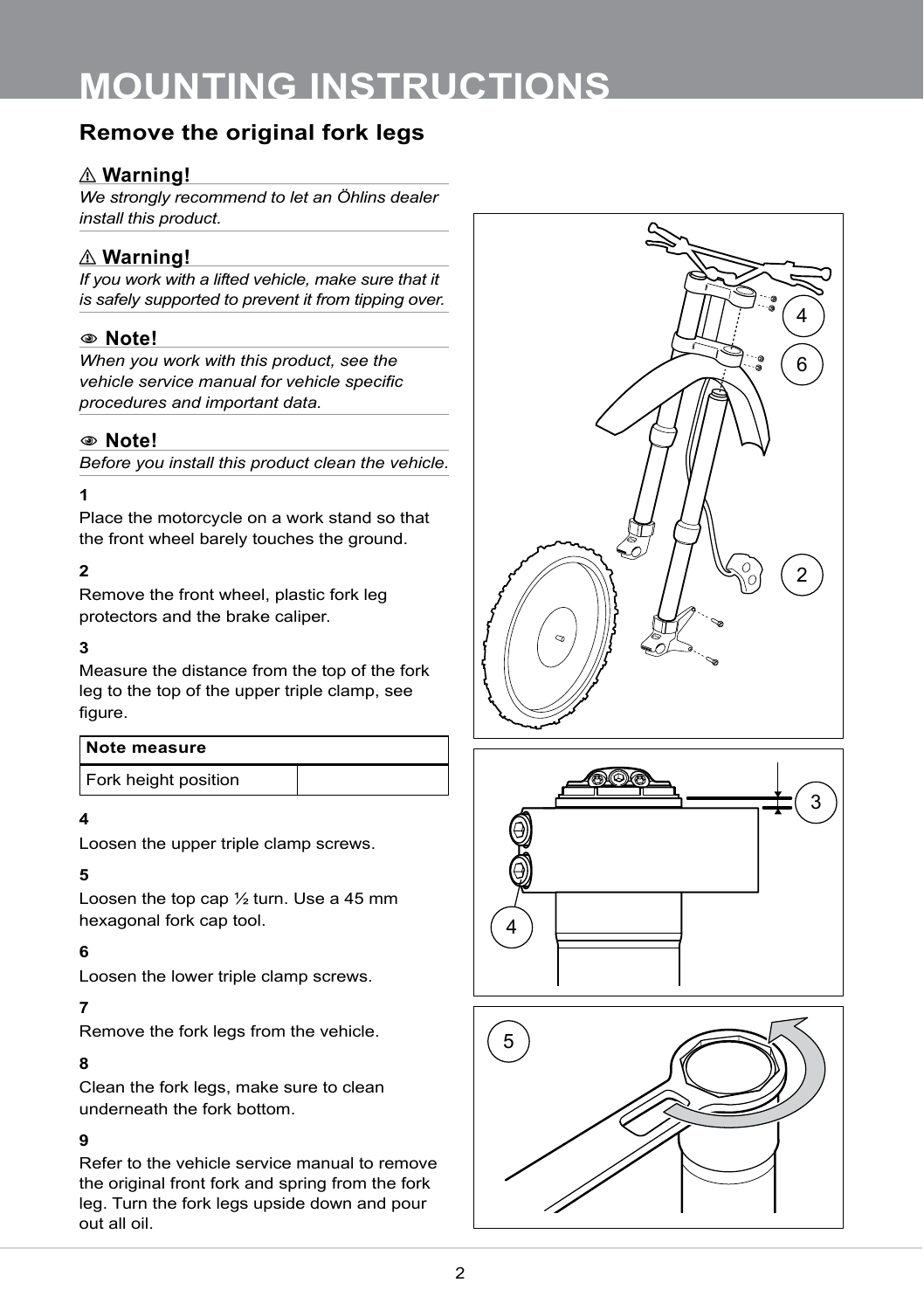### **Install the longer Öhlins cartridge with black plastic tube in right fork leg**

#### **10**

Use contact cleaner to clean the contact surfaces between the hydraulic stop cup and the fork bottom.

Insert the hydraulic stop cup in the original fork leg, insert from the upper end of the fork tube.

### ✋**✋ Caution!**

*Make sure that the hydraulic stop cup is in correct position before you tighten.*

#### **11**

Install and tighten the base plug into the fork bottom, tighten to 45 Nm.

#### ✋**✋ Caution!**

*If the hydraulic stop cup rotates when you install and tighten, carefully use an impact machine.*

#### **12**

Apply grease on the thread of the piston rod end.

#### **13**

Insert, if any, the preload washer/s, recommeded spring and the cartridge kit into the original fork leg.

#### 1 **Note!**

*Place the preload washer/s below the spring, at the bottom end of the fork leg.*



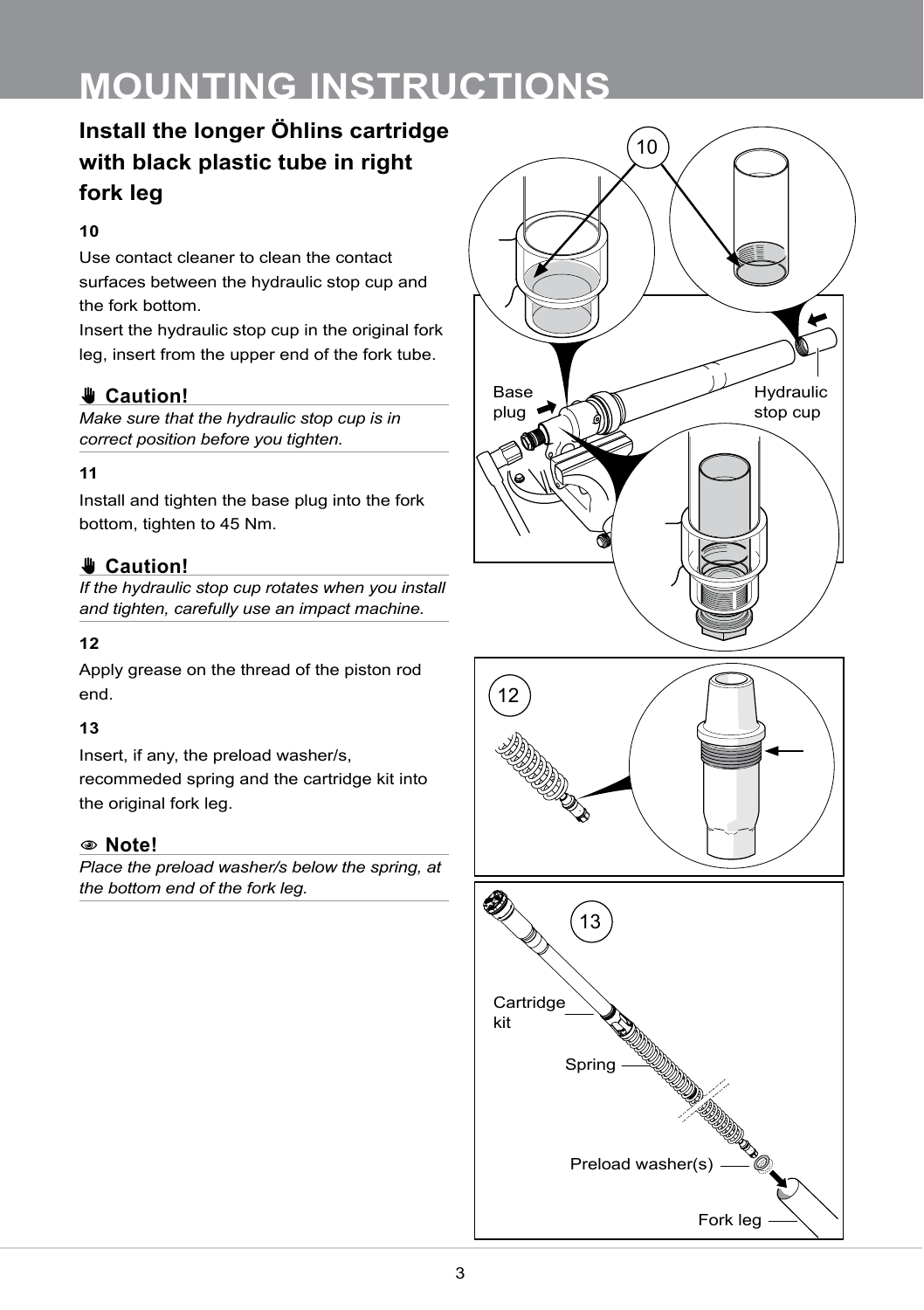#### **14**

Use a 12 mm socket to tighten the cartridge shaft end into the base plug, turn counter clockwise and tighten to maximum 18 Nm. Do not over tighten.

#### **15**

Install the security snap-ring at the shaft end groove.

#### **16**

Pour Öhlins Front fork fluid in the fork leg, refer to the recommended setup in Setup data.

#### **17**

Make sure that the front fork is fully extended. Use a 44 mm octagon fork cap tool to tighten the Öhlins fork top cap to maximum 10 Nm.





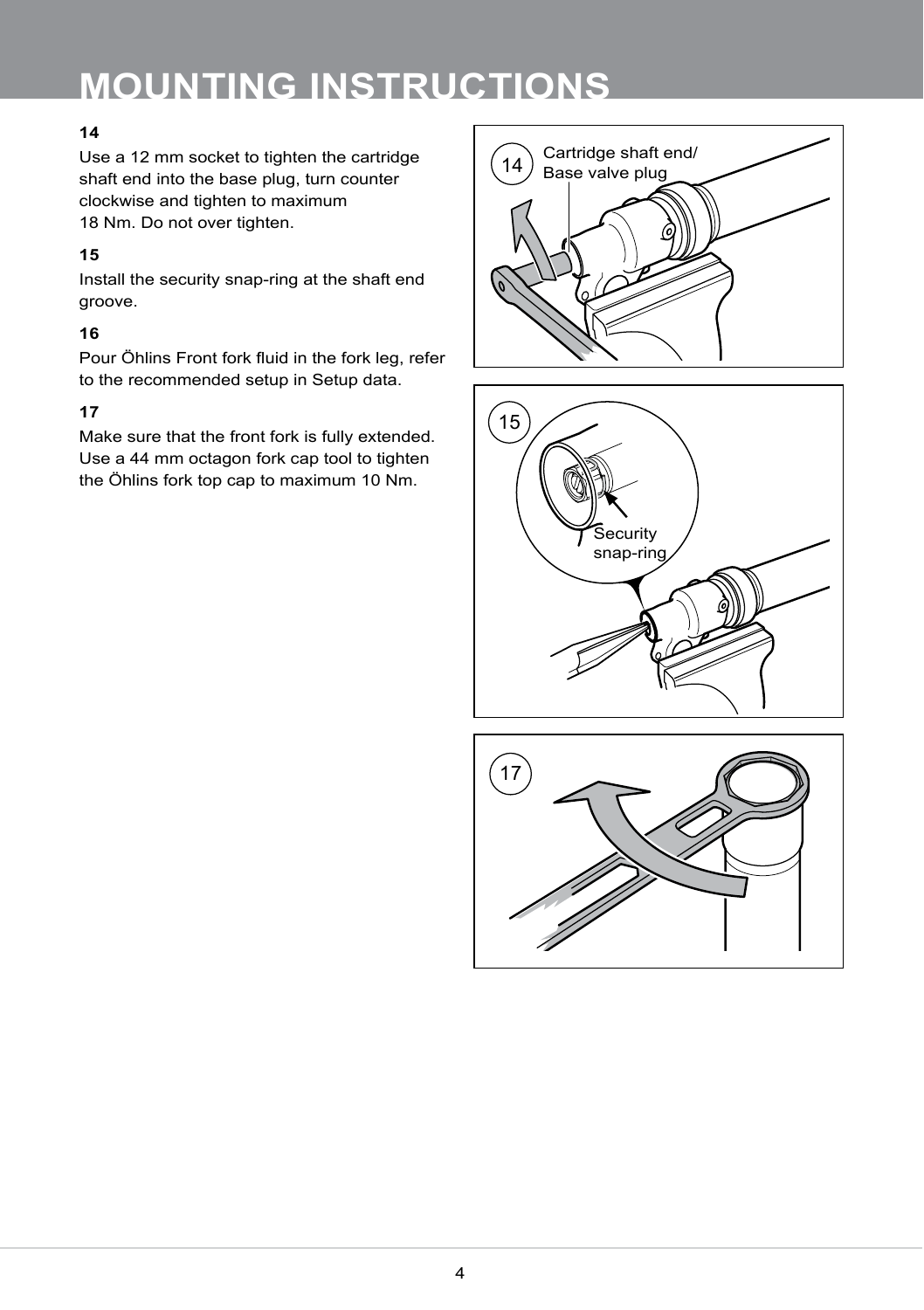### **Install the shorter Öhlins cartridge with blue plastic tube in left fork leg (brake side)**

#### **18**

Insert, if any, the preload washer/s, recommeded spring and the cartridge kit into the original fork leg.

#### **19**

Reuse the OEM M10 bottom screw and seal washer and apply grease on the thread.

#### **20**

Make sure that the cartridge is in the lowest position. Refer to vehicle service manual for threadlocker and tightening torque. Install bottom screw and seal washer. Use tool 7 mm allen key to tighten bottom bolt.

#### **21**

Pour Öhlins Front fork fluid in the fork leg, refer to the recommended setup in Setup data.

#### **22**

Make sure that the front fork is fully extended. Use a 44 mm octagon fork cap tool to tighten the Öhlins fork top cap to maximum 10 Nm.

#### **23**

Check and set the rebound and compression valves click positions, refer to the recommended setup in Setup data.

#### **24**

Install the front fork legs into the triple clamps. Set the fork legs at the same height position as before. Refer to the vehicle service manual for correct tightening torque.

#### **25**

Install the brake caliper and the front wheel. Make sure that all removed parts are installed in the same positions that they were before.

#### 1 **Note!**

*It is very important to tighten the triple clamps to the correct torque, refer to the vehicle service manual.*

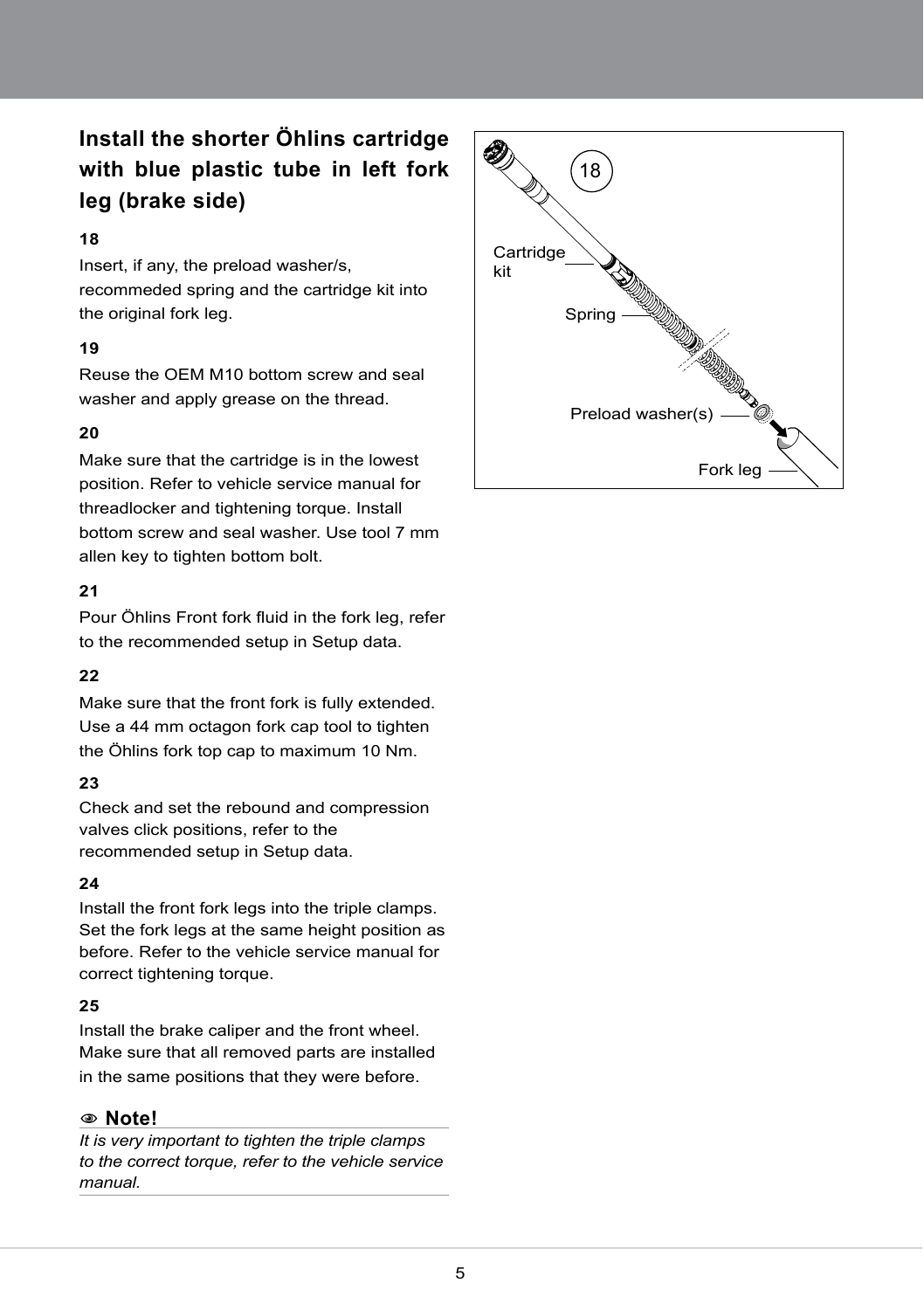## **ADJUSTMENTS**

#### ⚠ **Warning!**

*Before you ride/drive, always make sure that the setup is according to the recommended setup data. Read about adjustments and setting up in the Öhlins Owner's Manual before you make any adjustments. Contact an Öhlins dealer if you have any questions about setting up.*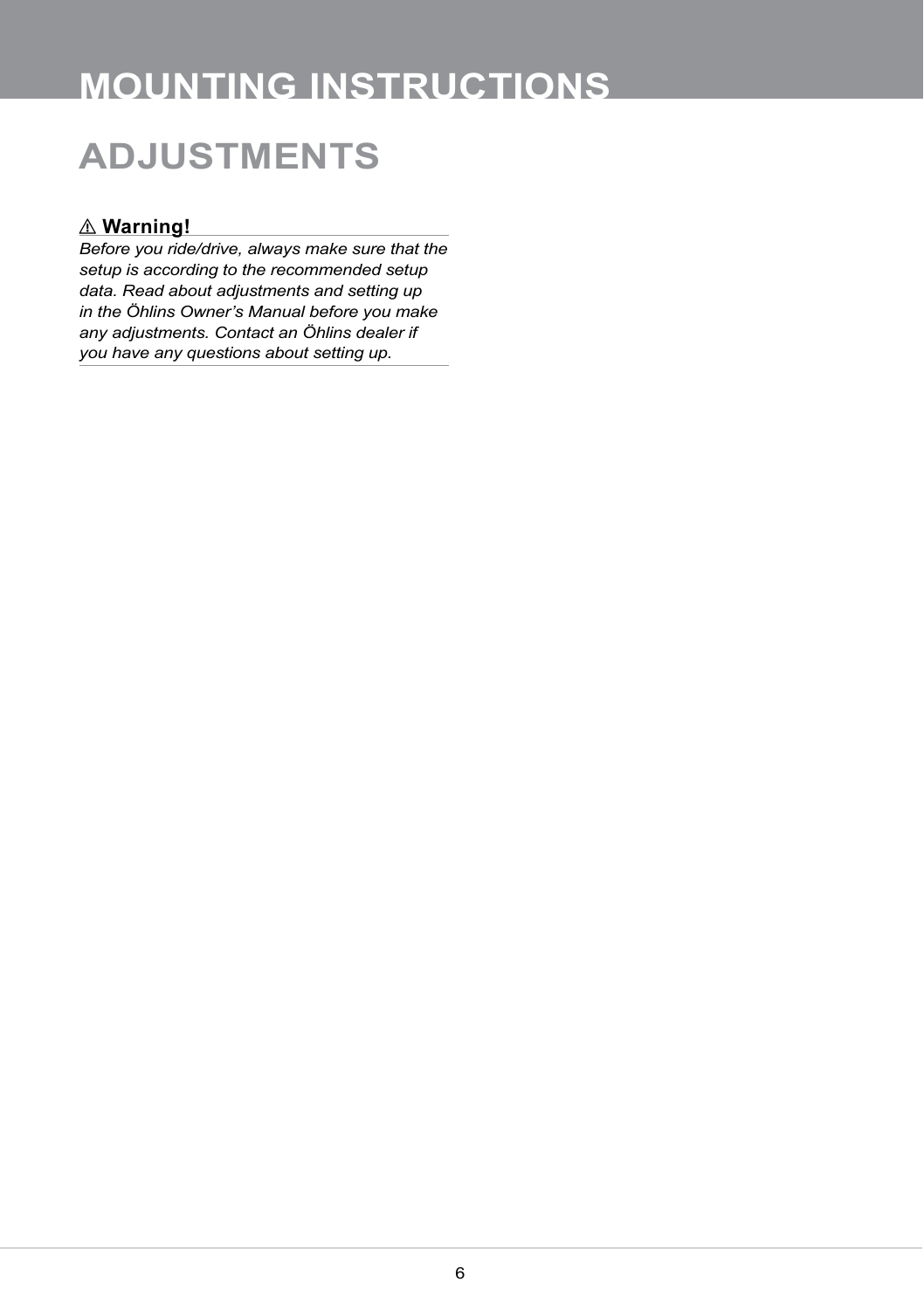## **SETUP DATA**

| 15          | clicks |
|-------------|--------|
| 15          | clicks |
| 0           | mm     |
| 429         | mm     |
| 425         | mm     |
| 0,280       | litre  |
| 0,250-0,350 | litre  |
| 01330-XX    |        |
| $0 - 6$     | mm     |
|             |        |

\*Can be adjusted by adding/removing washer 15494-XX.

\*\*To achieve specified spring preload the total spring installation length can be controlled prior installation into fork leg. See model specific length in setup data.

Total spring installation length

**MWW** Spring  $\sqrt{\phantom{a}}$  Preload washer(s)